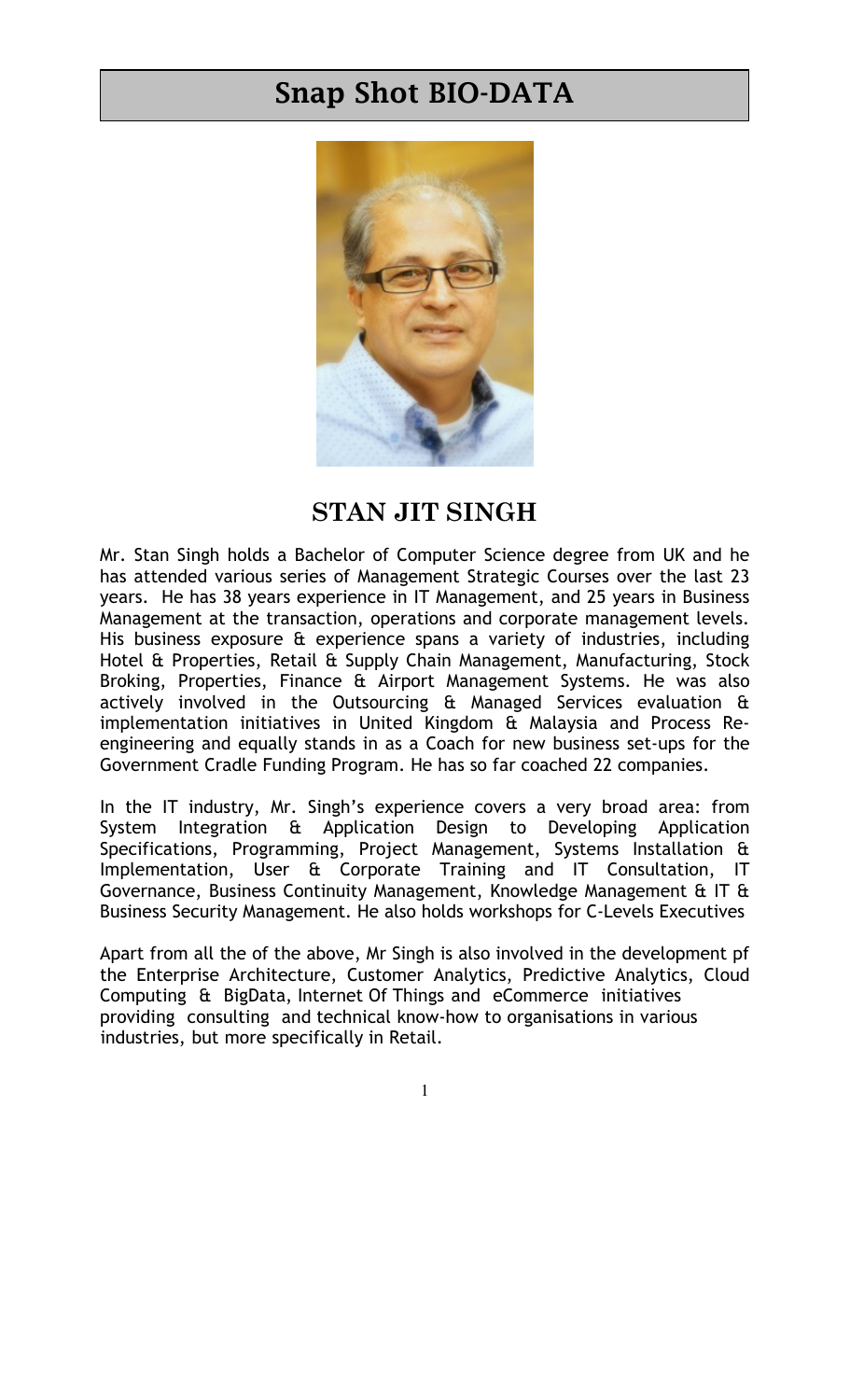Singapore, Indonesia, Thailand, India, and Malaysia in number of positions. Mr. Singh also has valuable experience as a global business manager, having worked in many countries including the UK, USA, Australia, China, Hong Kong,

Currently he is also a member of British Institute of Management, a Councilor member of PIKOM (The National ICT Association of Malaysia), serving in various committees and has equally been involved in ASOCIO (Asian Oceanic Computing Industry Organisation) forums and bilateral trade visits to a number of Economies since Year 2004. He also took charge of PIKOM's Software & Services Showcase (PS3 or PS Cube) at the largest IT event, WCIT 2008 (World Congress Information Technology) in Kuala Lumpur.

Incidentally, he was last employed as the Managing Director of Wincor Nixdorf Retail Solutions, and equally was responsible for the growth of the Retail Business in Malaysia & Thailand.

However, in September 2012, he moved on and founded IronHorse Asia Sdn Bhd, as the Founder/Principal Consultant and together with four of his close Associates; he brings in 84 years of experience to address the huge disparity gaps in Business Processes & IT MisAlignment, to a number of Industries, and in particular, Retail, that is also very close to his heart. He is currently working on his book on Retail Management covering end-to-end business processes & operations, entitled, "Something They 4Got 2 Teach U In Stanford"

He also sat in the technical committee at SIRIM (National Standard Body) responsible to develop the Malaysia Standard for Business Continuity Management.

One important area that Mr Singh currently is involved heavily is in the area of Goods & Services Tax (GST) as it is known. He sits in the advisory role working closely with the C-Level Executives and also in this capacity advises a number of Retailers on the impact and flow of the GST covering both the Input & Output GST Tax treatments and what should be done to the existing systems in terms of making this both GST Ready and GST Compliance. Separately, Mr Singh's past experience also spans across the UK, Australia and Singapore where he has also previously implemented both VAT & GST compliance systems, respectively.

has spoken in Malaysia, Singapore, Thailand, Hong Over the last 22 years, Mr. Singh has spoken in a number of Conferences and Business Seminars locally and internationally in the following areas, namely; Role Of A CIO in Organisation, Supply Chain Management Strategies, eCommerce & eBusiness, IT Corporate Performance Measures, IT & Business Security, Marketing Strategies, Challenges in Implementing Business Continuity at The EnterpriseLevel, Knowledge Management, IT Governance & Compliance, IT AuditCompliance At The Enterprise Level and has participated in a number of IT and Business panel discussions and CIO debates. He has also spoken in various Retail seminars specifics on Retail Trends and Analytics in the areas of Merchandising,Customers & Suppliers. He